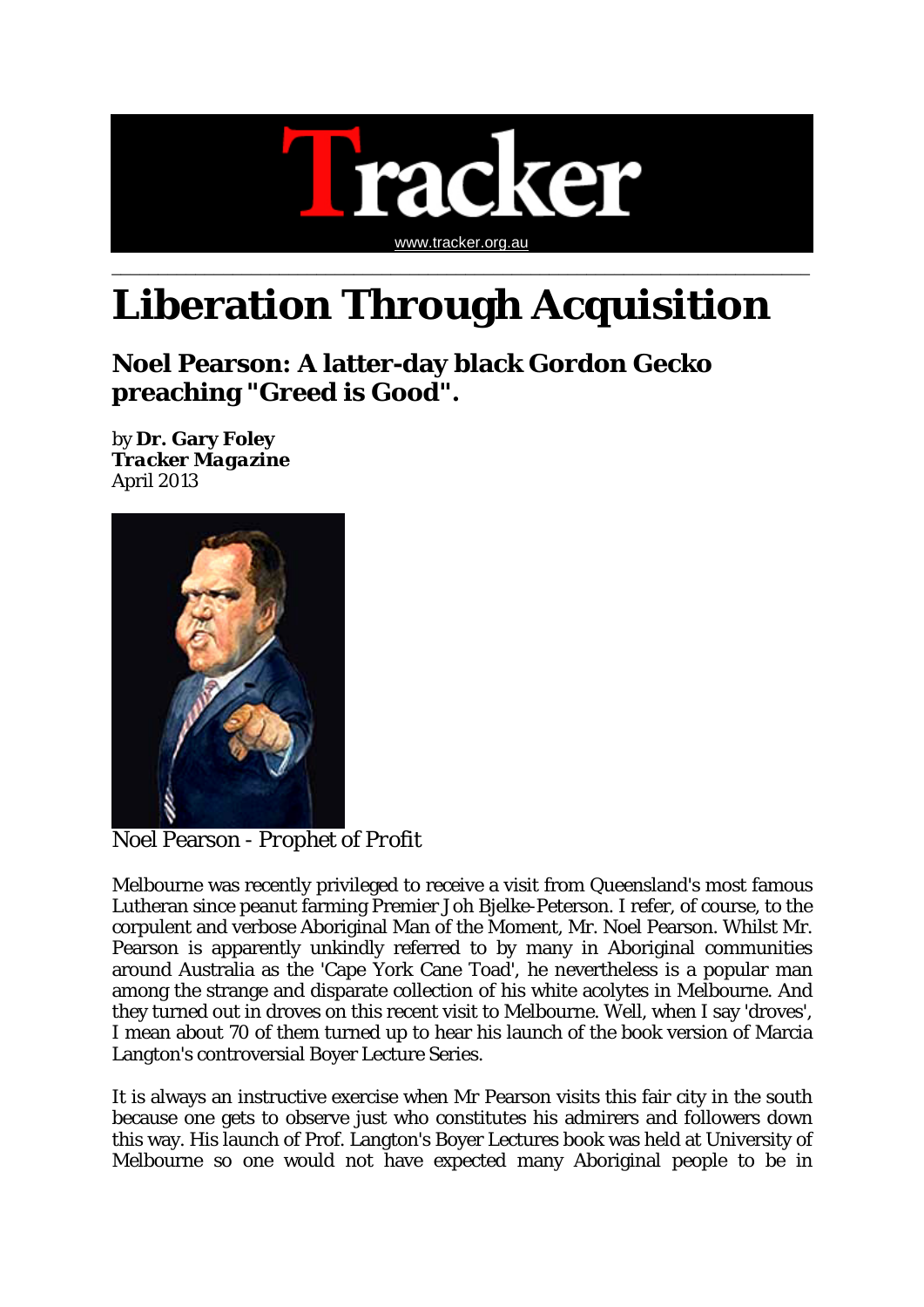attendance because of the location alone. But even if it had been held at the Aborigines Advancement League I doubt whether the attendance of blackfellas would have been much higher than the three or four who turned up at Melbourne uni (and of those 4 who were at the book launch two of them were Marcia and Noel). This is interesting because it is a vivid illustration of the fact that the followers of Australia's best known Aboriginal political figure are almost exclusively upper middle-class white people. But as I said before, whilst they are almost all Anglo-Australians, they are a strangely disparate bunch.

Pearson's admirers and followers in Melbourne range from Murdoch media attack dog Andrew Bolt, through wealthy corporate boardrooms and influential legal circles and include just about every right-wing racist in Melbourne. But given Noel's hard line assimilationist ideas it is not surprising that he should be so admired among the political Right. What is surprising is that also among his ardent following are "progressive" people who should know better, but who seem dazzled by his articulate and pompous declarations and his interminably long speeches. And let's face it, Pearson is a gifted orator in style and technique. However the problem for me is not in his style and technique but rather in the substance of the message he promotes.

Over the past two decades Noel has become the dominant voice in Aboriginal Australia. Or, to be more precise, has been avidly promoted by all sections of the Australian media as the voice to be heard. His political dominance is primarily due to the extensive coverage of his ideas in influential media outlets owned by Rupert Murdoch. But Pearson has also been for years provided with acres of space in the *Australian* newspaper to push his political agenda, and after Prime Minister John Howard's remake of the ABC in 2003 when he installed the likes of Keith Windshuttle, Janet Albrechtsen, and Ron Brunton onto the Board, the ABC has since become a compliant advocate for Pearson's agenda as well. Furthermore, if one also includes the supposedly "progressive" *Monthly* magazine among those providing a significant forum for Pearson, then one begins to realise that Pearson's views monopolise almost the full spectrum of available outlets.

Pearson's voice and ideas are being promoted and heard to the exclusion of all others voices from Aboriginal Australia. Therein is the major reason for his being the dominant voice. It also provides an understanding of why Premiers and Federal Ministers for Aboriginal Affairs jump whenever Mr. Pearson has a hissy fit (such as QLD Premier Campbell Newman backflipping recently when Noel objected to a policy decision). It is clear that Pearson is happy to use his political dominance to get his own way, but the question is whether Pearson's way is a good way for Aboriginal people to go.

Noel's speech launching Prof. Langton's Boyer book was in part a reiteration of his assertions about what is the way forward for Aboriginal people. The familiar Pearson themes of the importance of individual home ownership and entrepreneurialism were there, as well as the tiresome chastising of those who don't support these contentions as being ones who are tolerant of domestic violence and child abuse. This latter accusation is particularly disingenuous because it implies that the solitary way one can combat social dysfunction is through the path of individualism, materialism and free-enterprise entrepreneurialism. If that is the case, then it is clear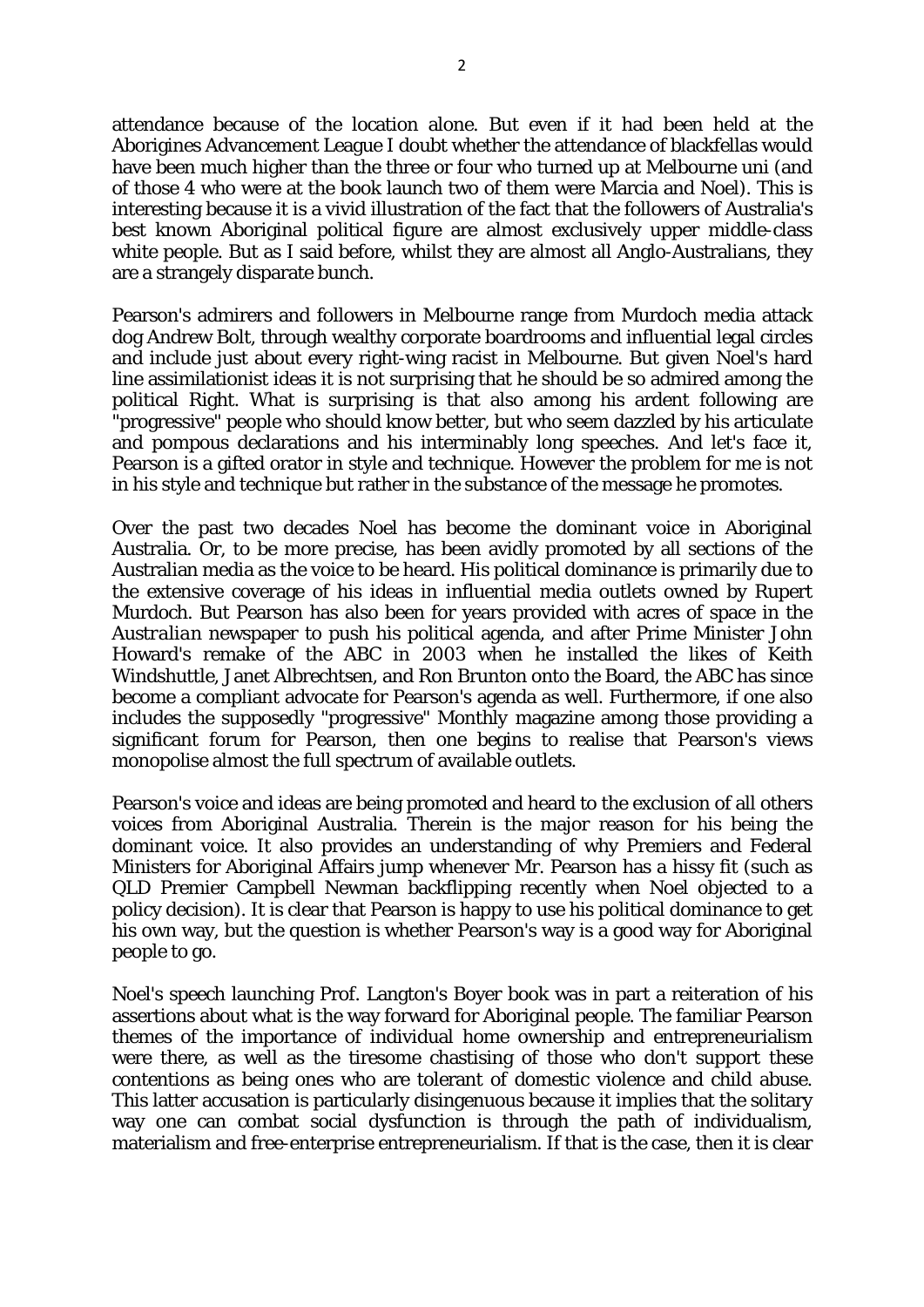that what Pearson's ideas are ultimately about is pure and simple assimilationism.

Assimilation, both as an idea and government policy, was discredited and dispensed with almost fifty years ago along with the equally discredited White Australia Policy. Yet we see today a resurgence of these old assimilation ideas, largely through the pronouncements of this dominant Aboriginal political personality. It should come as no real surprise that Noel Pearson is an advocate of ideas designed to recreate Aboriginal people as brown, middle class Australians. In his speech launching Prof. Langton's book, he solemnly declared, "...I myself am bourgeois..". This is not news, though interesting in the sense that my dictionary defines Bourgeois as, "a person whose political, economic, and social opinions are believed to be determined mainly by concern for property values and conventional respectability." His own selfdescription then places Pearson at odds with the ideas and values of most Aboriginal Australians, yet he is avidly promoted by his powerful friends in the media as the most admirable Aboriginal spokesperson around.

I have no problem with Pearson aspiring to middle-class ideals. It should come as no surprise given his upbringing in a Lutheran family on Joh Bjelke-Peterson's favoured Lutheran-run mission in QLD, and his continued indoctrination when he became a boarder at a private school, namely St Peters Lutheran College in Brisbane. He later studied Law and History at University of Sydney. Thus it is understandable that Noel should be steeped in the values and ideas of the white middle-class establishment. And like I said, I have no problem with Pearson holding ideas that seem to be the antithesis of an Aboriginal outlook on life. He is entitled to his ideas and he is no doubt eloquent in his expression of them. The problem occurs when Pearson's ideas become the dominant narrative in the interpretation, development and implementation of Government Aboriginal affairs policies.

On a personal level, I have only ever met Pearson once in passing, and found him to be a pleasant enough chap, and I do have a small level of admiration of his oratorical skills. But I would seriously contest his interpretation of history that underpins the ideas and policies he promotes these days. Those ideas have already been imposed on numerous Aboriginal communities in the Northern Territory in the form of the socalled NT Intervention. Ideas of income management for people on welfare have already been extended to welfare recipients in certain mainstream communities and thus now impact on the broader community. The punitive nature of these Pearsonesque ideas of social engineering are happily embraced by both ends of the limited Australian political spectrum, from right-wing racists to small "l" leftish earnest white social workers who in their own do-gooderness can't understand why the black underclass don't harbour the same white middle-class aspirational notions as their beloved Noel.

I am assuming at this point that readers are at least slightly familiar with the political and life trajectory of Noel Pearson, so I am not conducting an examination of that. Instead I want to focus on the general historical assertions that form the foundations of his current political position. I would argue that if the basic assumptions that underpin Pearson's analysis of dysfunction in Aboriginal communities today are wrong, then we need to re-think the current policies that emerge from that analysis.

Central to the argument of Pearson and his followers is the bland assertion that the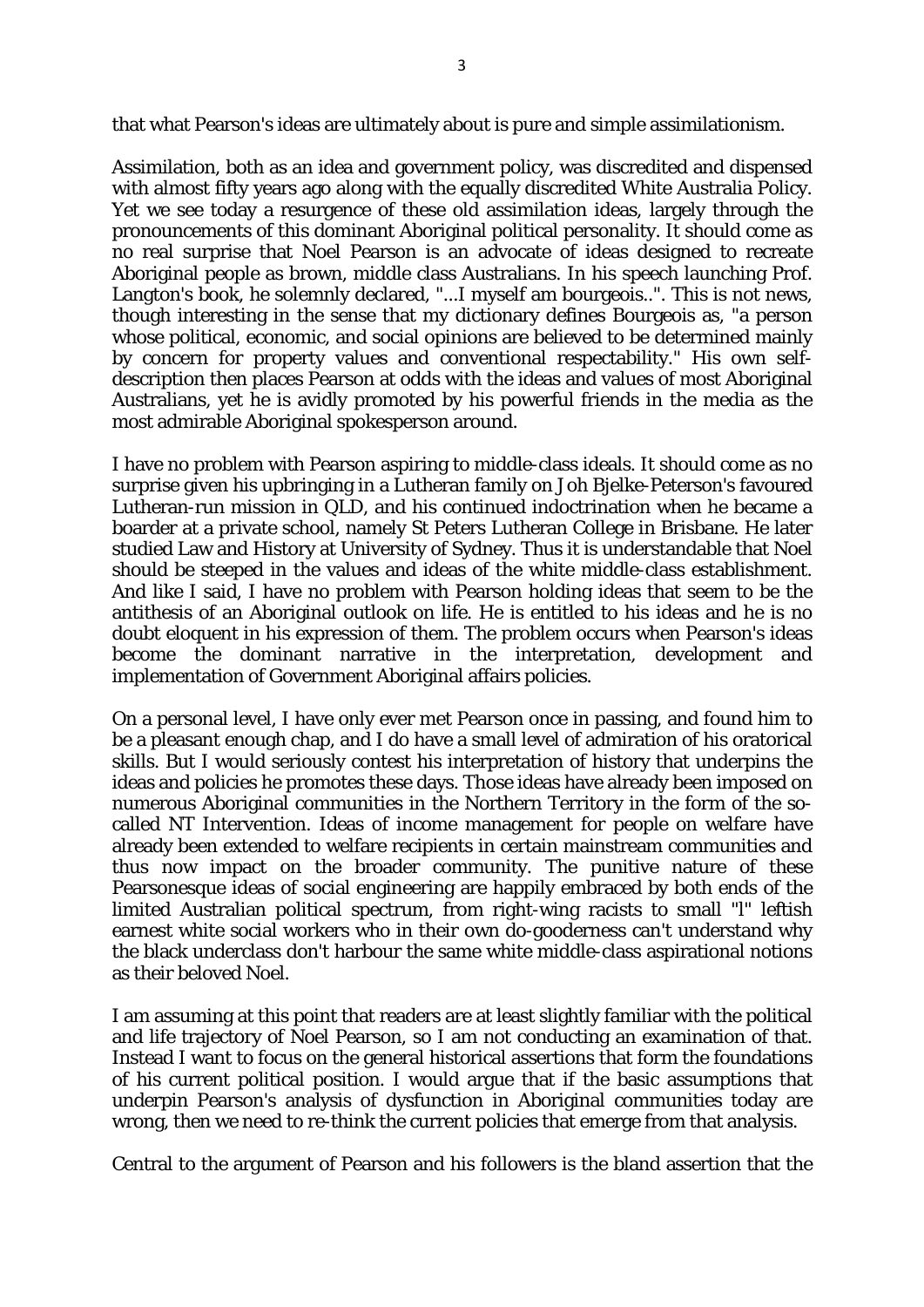ideas of what they call the "Self-Determination Movement" of the 1970s were a failure. They further assert that these policies of *Self-Determination* were instrumental in creating what Pearson calls the "passive welfare mentality" that leads to most of the dysfunction in Aboriginal communities that is alcohol and drug related. These ideas have obvious appeal to those in the white community who would prefer to blame the victims of colonialism rather than the colonialism itself. Hence an Australia that is still today fundamentally ignorant of its own history is happy to embrace the ideas of a black prophet who suddenly appears talking their own language of denialism.

The problem with Pearson's assertions about the "Self-Determination Movement" is that they are historically incorrect. For a student of history Pearson displays significant ignorance about the events of the 1970s. Perhaps this is because he was a mere pup at the time and given his Sydney uni history thesis was about the Lutherans who ran his home mission in Qld, he never really studied in detail what happened in the 70s. If he had he would be aware that the so-called "Self-Determination" movement was an Aboriginal movement that argued for Aboriginal control over Aboriginal affairs. As such it was a "people's movement" in a classic form. It was a movement that emerged from the urban centres of Sydney, Melbourne and Brisbane in the late 1960s, and was organised from the bottom up, rather than the top down. It was sometimes referred to as the Black Power Movement.

As an Aboriginal controlled movement its demands were for Land Rights that would provide Aboriginal communities with an economic base for future economic development that would create local employment and spawn community resources under the control of Aboriginal community people themselves. These are similar ideas to many being espoused by Pearson today. But the significant difference is that Pearson would have us believe that the only way in which such economic development can come about is via an Aboriginal entrepreneurial and managerial elite with the profits being controlled and disproportionately distributed by the elite. Whereas in the 1970s we thought that the idea of a managerial elite was incompatible with the Aboriginal way of thinking and doing things and there was a suspicion that an entrepreneurial elite would not be constrained by Aboriginal cultural values when it came to determining the nature of future economic development strategies.

Anyway, it was all academic in the end for the revolutionary black thinkers of the 1970s when in 1973 Prime Minister Gough Whitlam reneged on his grand promise of national Land Rights legislation. The Whitlam government instead appropriated some of the terminology of the Black Power Movement and labelled its own paternalistic disempowering policies as "Self-Determination". Of course these policies were never real s elf-determination policies because Aboriginal people remained outside of any real decision-making in their own affairs. Thus the highly effective Aboriginal Land Rights movement continued to harass and bedevil the Federal Government right up until the Hawke/Keating era when they were again sold out by Bob Hawke and delivered a fake form of Land Rights in the form of Native Title. It is worth pointing out that Noel Pearson and Marcia Langton were two of the main Aboriginal architects of the Native Title Act.

Nevertheless, the historical records clearly show that the ideas and policies advocated by the Self-Determination Movement were never at any stage